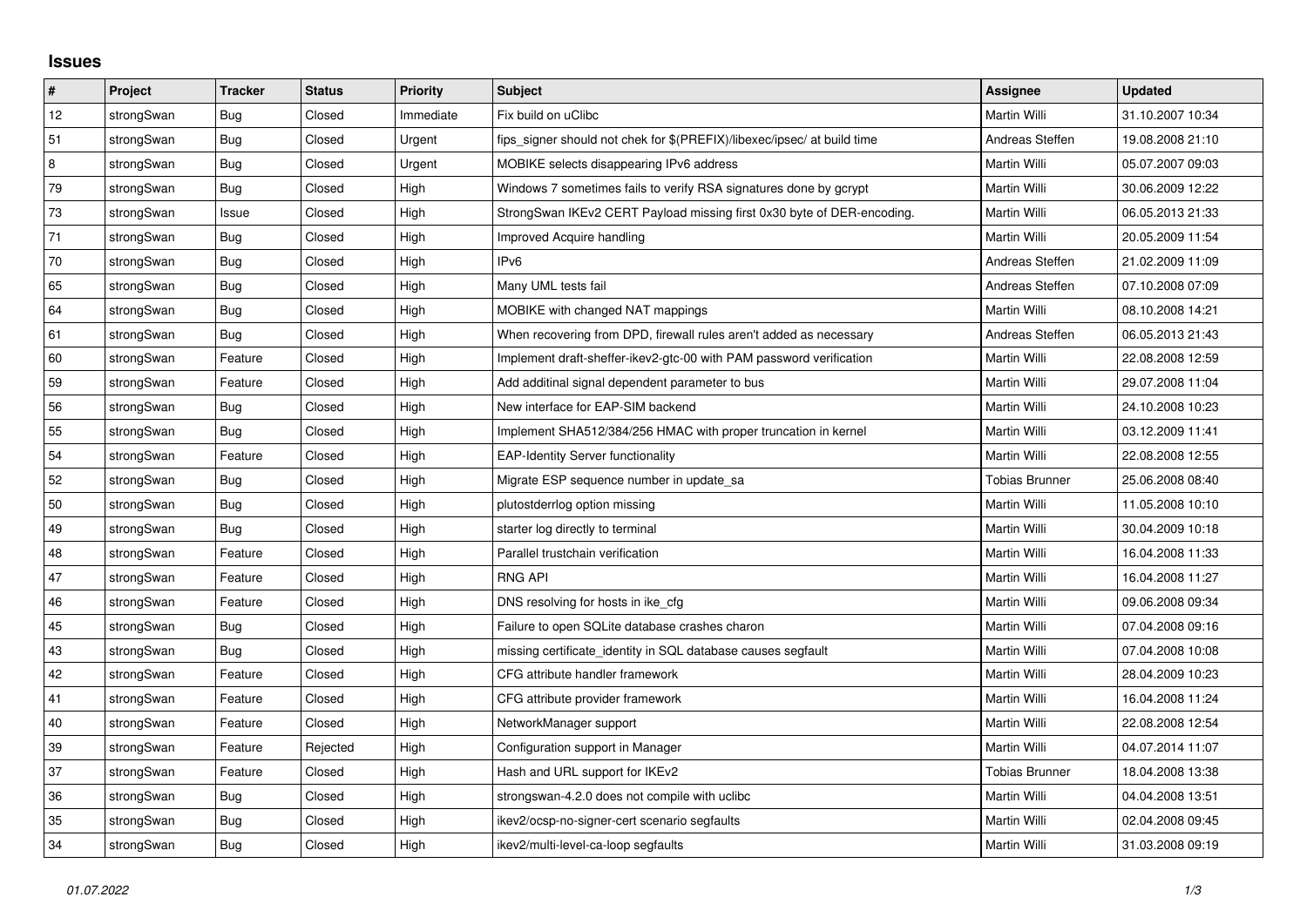| $\vert$ #      | Project    | <b>Tracker</b> | <b>Status</b> | <b>Priority</b> | <b>Subject</b>                                                              | Assignee            | <b>Updated</b>   |
|----------------|------------|----------------|---------------|-----------------|-----------------------------------------------------------------------------|---------------------|------------------|
| 33             | strongSwan | Bug            | Closed        | High            | ikev2/crl-revoked scenario broken                                           | Martin Willi        | 19.03.2008 19:02 |
| 32             | strongSwan | Bug            | Closed        | High            | ikev2/rw-no-idr scenario fails                                              | <b>Martin Willi</b> | 19.03.2008 11:13 |
| 31             | strongSwan | <b>Bug</b>     | Closed        | High            | ikev2/rw-eap-aka-rsa scenario fails                                         | Martin Willi        | 19.03.2008 15:25 |
| 30             | strongSwan | Feature        | Closed        | High            | Certificate caching                                                         | Martin Willi        | 02.04.2008 14:50 |
| 27             | strongSwan | Feature        | Closed        | High            | Create a database API                                                       | Martin Willi        | 19.02.2008 15:16 |
| 26             | strongSwan | <b>Bug</b>     | Closed        | High            | Port all tools to new crypto/credential APIs                                | Martin Willi        | 21.03.2008 18:04 |
| 25             | strongSwan | Feature        | Closed        | High            | alternative crypto implementation                                           | Martin Willi        | 31.05.2008 09:49 |
| 24             | strongSwan | Feature        | Closed        | High            | Update doxygen documentation                                                | Martin Willi        | 22.02.2008 16:07 |
| 22             | strongSwan | Feature        | Closed        | High            | OCSP support                                                                | Martin Willi        | 10.03.2008 18:41 |
| 21             | strongSwan | Feature        | Closed        | High            | CRL support                                                                 | Martin Willi        | 10.03.2008 18:40 |
| 20             | strongSwan | Feature        | Closed        | High            | Pluggable fetcher plugins                                                   | Martin Willi        | 18.02.2008 09:58 |
| 19             | strongSwan | Feature        | Closed        | High            | Include EAP-MD5 into trunk                                                  | Martin Willi        | 13.12.2007 09:48 |
| 18             | strongSwan | Feature        | Closed        | High            | Merge EAP-AKA module into trunk                                             | <b>Martin Willi</b> | 13.12.2007 09:47 |
| 17             | strongSwan | Feature        | Closed        | High            | Pluggable crypto modules                                                    | Martin Willi        | 15.02.2008 09:36 |
| 16             | strongSwan | Feature        | Closed        | High            | Generic plugin architecture                                                 | <b>Martin Willi</b> | 15.02.2008 09:37 |
| 15             | strongSwan | Feature        | Closed        | High            | Implement rauthentication using RFC4478                                     | Martin Willi        | 30.11.2007 14:55 |
| 14             | strongSwan | Feature        | Closed        | High            | Initiate/Terminate IKE SAs                                                  | <b>Martin Willi</b> | 13.11.2007 14:04 |
| 13             | strongSwan | Feature        | Closed        | High            | Implement a modular credential framework                                    | Martin Willi        | 15.02.2008 09:36 |
| 11             | strongSwan | <b>Bug</b>     | Closed        | High            | Show IKE_SA status overview                                                 | Martin Willi        | 31.10.2007 10:29 |
| 10             | strongSwan | <b>Bug</b>     | Closed        | High            | distribution cannot be built because logout.cs template is missing in trunk | Martin Willi        | 18.09.2007 07:43 |
| 7              | strongSwan | Feature        | Closed        | High            | Relational database configurations/credentials                              | Martin Willi        | 02.04.2008 16:30 |
| 6              | strongSwan | Feature        | Closed        | High            | XML based configuration interface: Control                                  | Martin Willi        | 13.11.2007 14:04 |
| 5              | strongSwan | Feature        | Closed        | High            | XML based configuration interface: Status query                             | Martin Willi        | 07.08.2007 08:49 |
| 4              | strongSwan | Feature        | Closed        | High            | XML based configuration interface: Infrastructure                           | Martin Willi        | 02.07.2007 16:30 |
| 3              | strongSwan | Feature        | Closed        | High            | refactoring of thread management                                            | Martin Willi        | 29.06.2007 14:49 |
| $\overline{2}$ | strongSwan | Feature        | Closed        | High            | Complete MOBIKE support                                                     | Martin Willi        | 31.10.2007 10:30 |
|                | strongSwan | Feature        | Closed        | High            | Partial MOBIKE implementation                                               | Martin Willi        | 02.07.2007 16:14 |
| 214            | strongSwan | Bug            | Closed        | Normal          | OS X lacks sem_timedwait                                                    | Martin Willi        | 20.08.2012 17:22 |
| 129            | strongSwan | Feature        | Assigned      | Normal          | Relations between ike/child/peer cfg                                        | Martin Willi        | 06.02.2012 10:50 |
| 128            | strongSwan | Feature        | Closed        | Normal          | Plugin dependencies                                                         | Martin Willi        | 06.02.2012 10:51 |
| 100            | strongSwan | Feature        | Closed        | Normal          | Derive traffic selectors from authentication process                        | Martin Willi        | 23.07.2010 16:53 |
| 78             | strongSwan | Feature        | Closed        | Normal          | Integrity tester for libstrongswan and all plugins.                         | Martin Willi        | 27.06.2009 16:19 |
| 76             | strongSwan | Feature        | Closed        | Normal          | crypto test framework                                                       | Martin Willi        | 12.06.2009 11:31 |